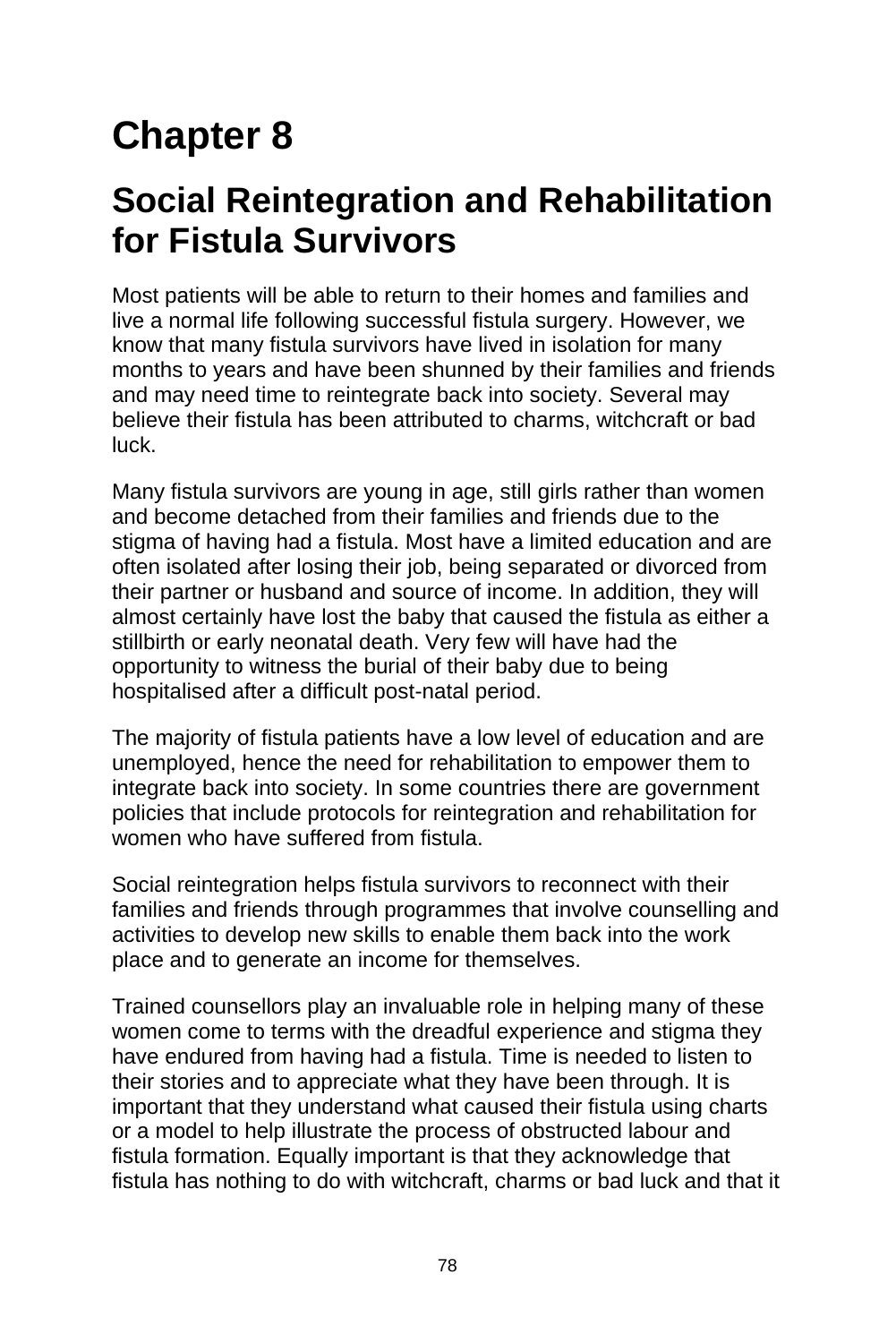is completely preventable with timely access to trained medical personnel.

Rehabilitation activities empower the women by helping them develop skills that allow them to earn a living and to re-join their families. Some of the activities taught in reintegration and rehabilitation programmes include teaching the women to knit or sew to make hand crafts that they can sell. Baking, soap making and candle making are also taught, as is animal husbandry where they can learn how to look after animals such as goats or chickens to help raise an income.



Figure 68 Cured patients involved in a reintegration project

These women should be encouraged to resume their life and to meet a new partner if their husband or partner has left them and, after a period of time, to try again for a family if that is their wish.

### **Secondary infertility**

Many fistula patients find their menstrual periods do not return following delivery. There is no clear evidence as to why this occurs, but many have experienced severe illness due to the nature of fistula formation. Sepsis, significant weight loss and depression are common features following fistula injury causing a stress reaction in the body. Some may be affected by Sheehan syndrome, which is a hormone imbalance caused by necrosis of the anterior pituitary, whilst others may suffer from Ashermann syndrome, which causes destruction of the lining of the uterus.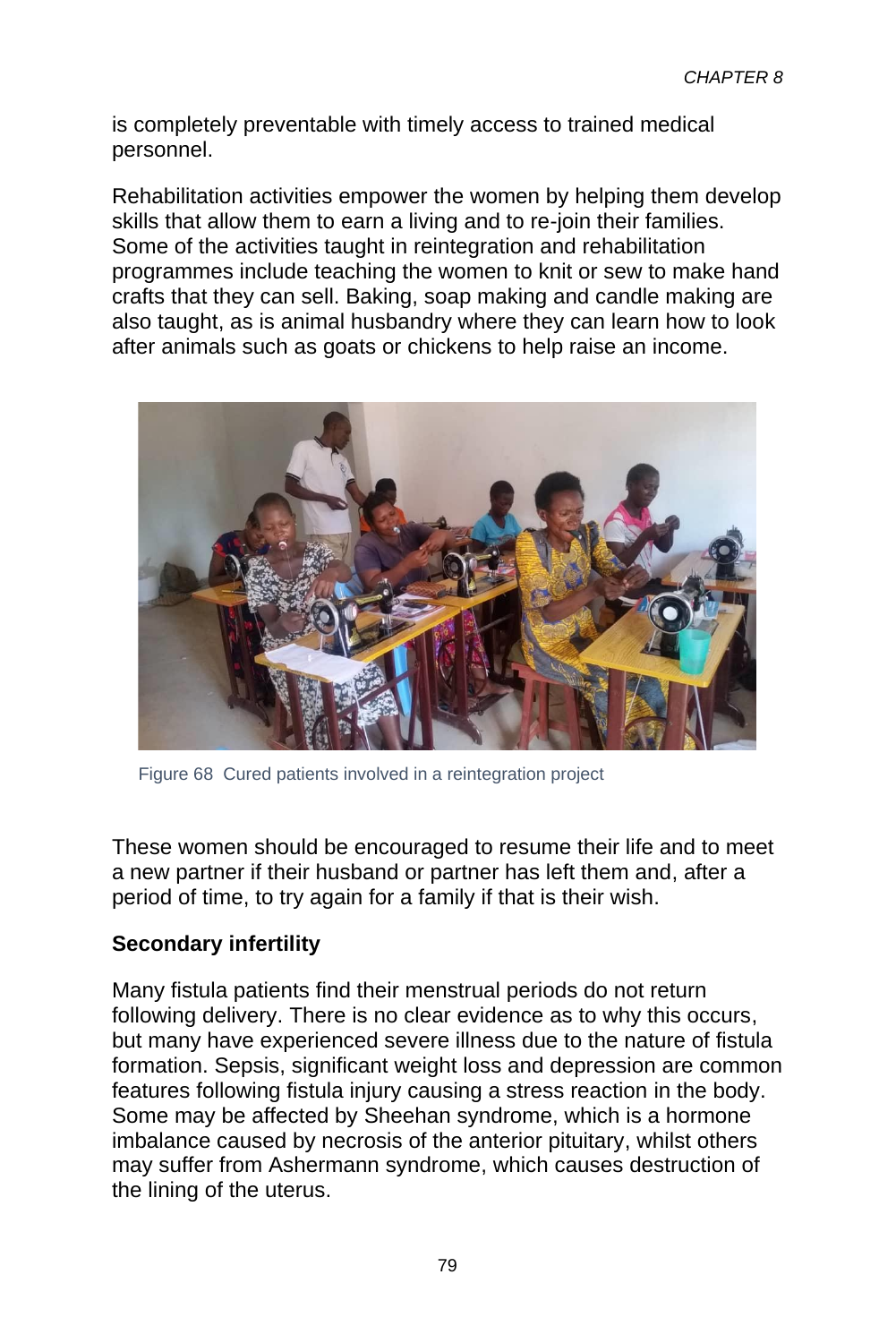#### *NURSING CARE FOR WOMEN WITH CHILDBIRTH INJURIES*

There are a few women who will have had a hysterectomy after the birth, but may be unaware that this has happened. Some will fail to menstruate due to their cervical canal being closed, which may have happened during surgery, making them unable to conceive.

However, most women will become sexually active again in time and should be advised to use contraception to delay conception for at least a year following fistula repair. The use of contraception will help reduce the fear they may have of a future pregnancy after the experience they have been through. A few may choose not to be sexually active again, as they are unable to overcome their fear of sex, whilst some may find sexual intercourse too painful (dyspareunia) following fistula repair. Sexual intercourse may also not be possible if the patient has vaginal stenosis (narrowing of the vagina), which may lead to further rejection and stigma.

Elective caesarean section should be offered for all women who have had fistula repair surgery to reduce the risk of any reoccurrence. Stillbirth rates are reported to be high for fistula survivors. There also appears to be an increased risk of miscarriage following fistula repair.

### **Fistula prevention**

Primary prevention of fistula is the most important step in fighting fistula. All women should be seen frequently in the antenatal period and a birth plan discussed with them. Women should be encouraged to deliver their babies with skilled birth attendants, such as midwives at health centres or hospitals and to attend for regular antenatal care.

Reducing delay in getting to hospital is a priority for women with obstructed labour. All women in pregnancy should be encouraged to plan and save some money for transport when labour begins. Emergency transport vehicles need to be in place for early referral of obstructed cases.

Educating midwives and traditional birth attendants on early signs of obstructed labour will help with prevention of fistula. Perhaps an easy message to educate the traditional birth attendants is that no woman in labour should see the sun setting twice during delivery and to seek advice early to avoid problems.

Routine use of partograms in obstetric care allows obstructed labour to be detected early and improves maternal and newborn health outcomes.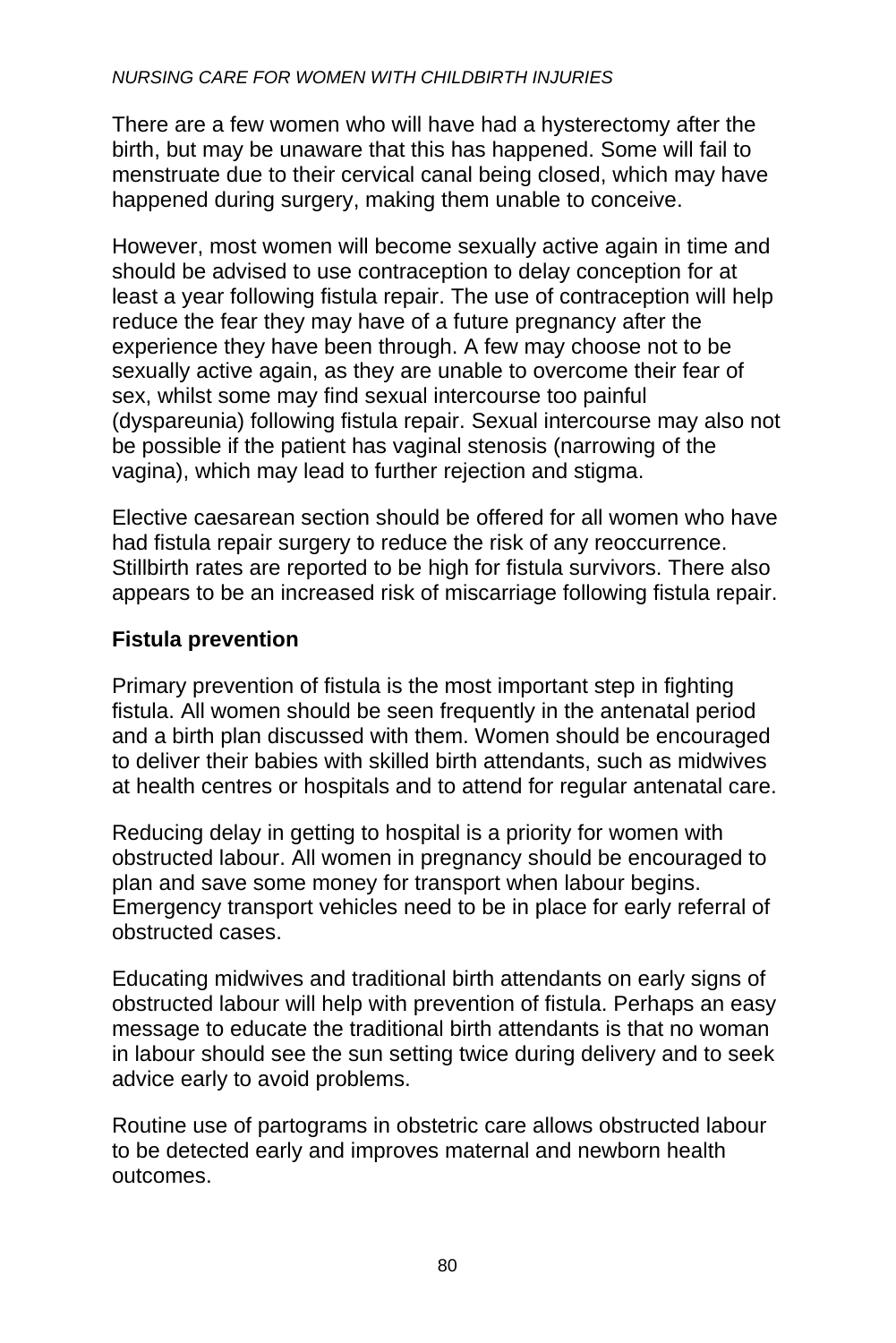Following a prolonged labour with no urinary leakage, it is advised to leave a Foley catheter in place for 10–14 days. With a fresh VVF (i.e., within the first 3–4 weeks post-delivery) a Foley catheter should be left in situ for 4–6 weeks. Some small fistulas will heal completely with decompression of the bladder, and others will reduce in size, making the repair easier. Caesarean sections and gynaecological operations should be performed by competent surgeons using good lighting.

There is a need for enhanced surveillance in areas where fistula rates are high to advise government policies to help improve maternal outcomes. Specialist fistula treatment centres are needed to provide optimal care in treating, reintegrating and rehabilitating women with fistula.

Eradication of obstetric fistula requires safe delivery services with competent midwives using partograms and timely referral in the case of obstructed labour to an emergency obstetric centre for swift caesarean section by a competent surgeon. Launched in 2013, the 23rd of May each year is observed as the International Day to End Obstetric Fistula. This day is marked to raise awareness of obstetric fistula and mobilise support from around the globe to help eradicate this debilitating condition.

### **Avoidance of 3rd and 4th degree tear**

Perineal trauma, including 3rd and 4th degree tears, tends to follow a fast delivery. This can be avoided with a slow controlled birth. If the mother delivers with a midwife present, the midwife can flex the baby's head, supporting the perineum as the head is slowly crowning and then delivering.

Perineal massage during the second stage of labour and warm compresses may help to make the perineum more supple, which may facilitate the delivery and is practiced in some centres.

However, reducing tears during labour is dependent on the availability of trained midwives and skilled delivery techniques. In rural areas there is often a lack of trained midwives or a very high patient to midwife ratio.

#### **Fistula champions**

Fistula champions are women who have suffered from obstetric fistula and return home to their communities as advocates and agents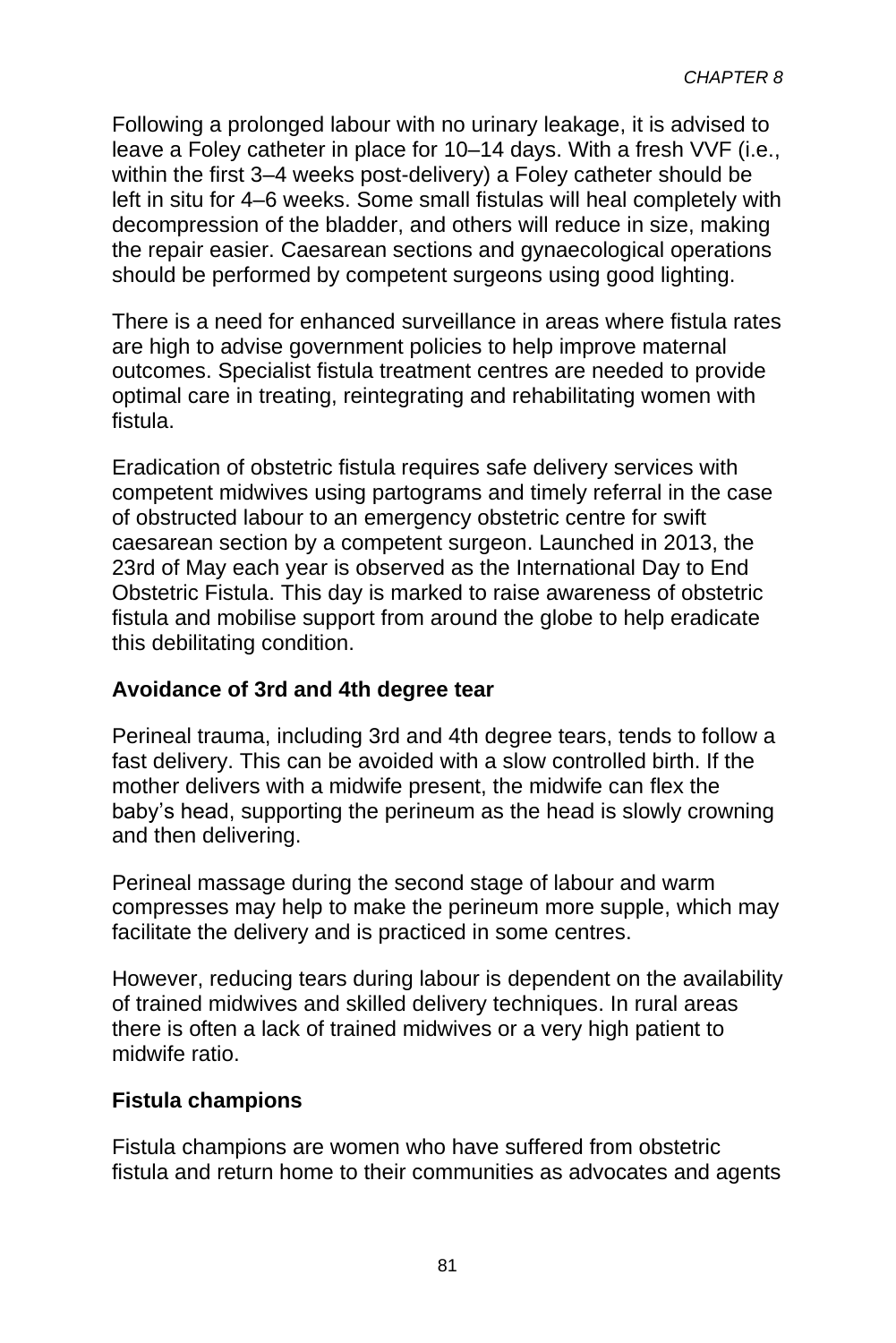of change to raise awareness on prevention of obstetric fistula and help identify other fistula patients who can access treatment. They need a small amount of training to equip them with the skills to raise awareness in their community.

## **Ethical considerations in nursing fistula patients**

The nature of obstetric fistula is such that it leaves women incontinent of urine and/or faeces and unable to work or care for themselves, often being cared for by their mother or closest relative. Fistula patients are usually in their childbearing years, 18–45 years, with very little formal education, making them some of the most vulnerable members of society.

However, it is important to remember there may be older women in their 70s and 80s presenting for fistula surgery who have been living with a fistula for 40–50 years. These women can benefit from a successful repair and should not be turned away because of their age.

Obstetric fistulas persist in the world's most disadvantaged communities, where women have limited rights and opportunities.

The professional codes of conduct and ethics for nurses around the world follow similar principles and should be adhered to by all nurses. For example in Uganda, the code of conduct for nurses emphasises the importance of human rights, including a person's rights to dignity and respect, which are integral components of nursing care.

When caring for fistula patients, it is paramount that all nurses adhere to the professional code of conduct. Due to many of the patients' low level of literacy this may mean taking time to explain carefully what the proposed treatment/operation and recovery period entail. As important members of the fistula care team, nurses play a critical role, helping to make treatment decisions, while respecting the decisions their patients make.

All patients need to be cared for and supported during their hospital stay, whether it be daily monitoring of vital signs, wound checks, catheter checks or just generally checking they are ok and not in any pain. Privacy should be maintained when carrying out intimate procedures with patients, using screens around beds and respecting the patients' dignity and right to privacy.